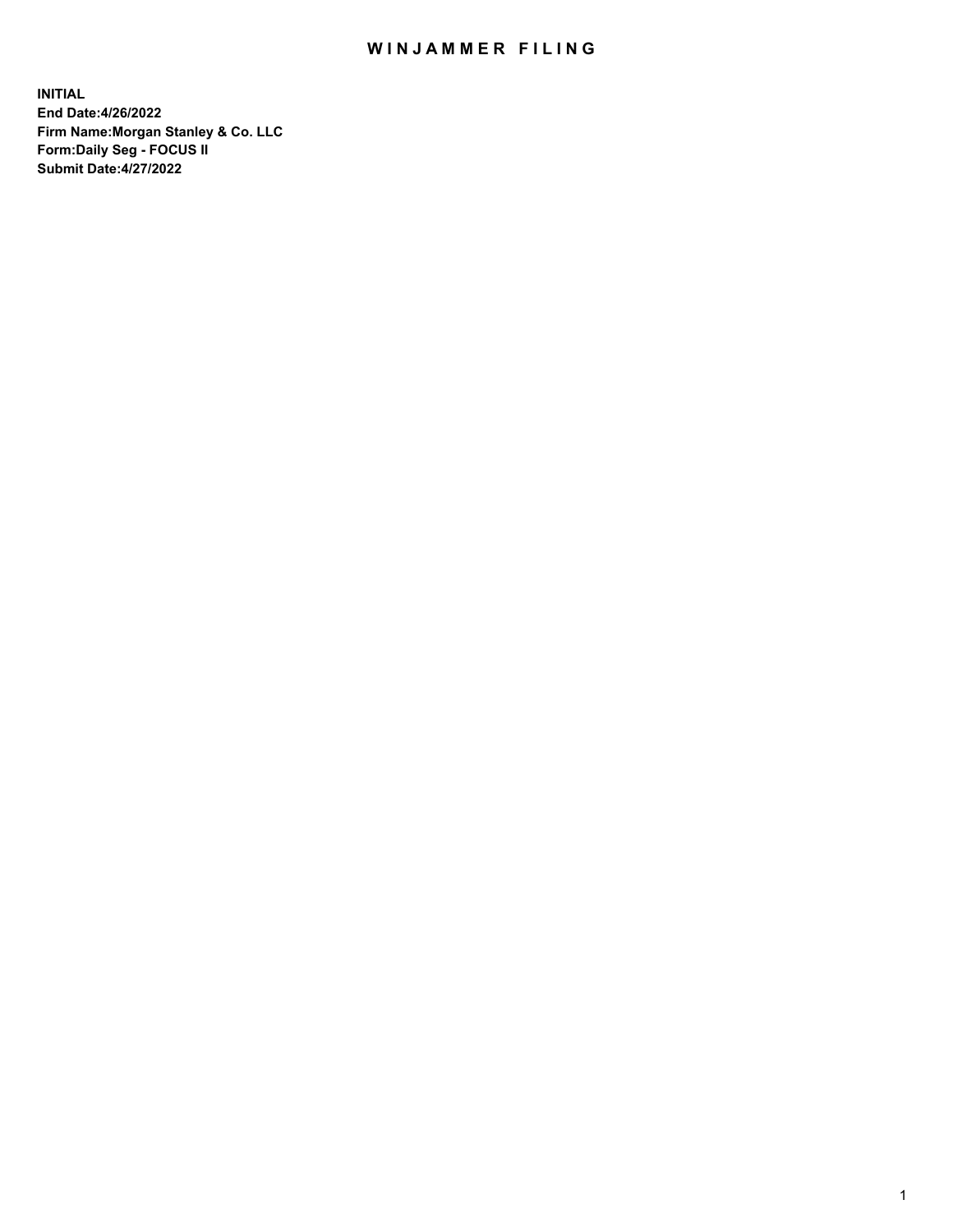**INITIAL End Date:4/26/2022 Firm Name:Morgan Stanley & Co. LLC Form:Daily Seg - FOCUS II Submit Date:4/27/2022 Daily Segregation - Cover Page**

| Name of Company                                                                                                                                                                                                                                                                                                                | Morgan Stanley & Co. LLC                               |
|--------------------------------------------------------------------------------------------------------------------------------------------------------------------------------------------------------------------------------------------------------------------------------------------------------------------------------|--------------------------------------------------------|
| <b>Contact Name</b>                                                                                                                                                                                                                                                                                                            | <b>Ikram Shah</b>                                      |
| <b>Contact Phone Number</b>                                                                                                                                                                                                                                                                                                    | 212-276-0963                                           |
| <b>Contact Email Address</b>                                                                                                                                                                                                                                                                                                   | Ikram.shah@morganstanley.com                           |
| FCM's Customer Segregated Funds Residual Interest Target (choose one):<br>a. Minimum dollar amount: ; or<br>b. Minimum percentage of customer segregated funds required:% ; or<br>c. Dollar amount range between: and; or<br>d. Percentage range of customer segregated funds required between:% and%.                         | 235,000,000<br><u>0</u><br>0 <sup>0</sup><br><u>00</u> |
| FCM's Customer Secured Amount Funds Residual Interest Target (choose one):<br>a. Minimum dollar amount: ; or<br>b. Minimum percentage of customer secured funds required:% ; or<br>c. Dollar amount range between: and; or<br>d. Percentage range of customer secured funds required between:% and%.                           | 140,000,000<br><u>0</u><br><u>00</u><br>00             |
| FCM's Cleared Swaps Customer Collateral Residual Interest Target (choose one):<br>a. Minimum dollar amount: ; or<br>b. Minimum percentage of cleared swaps customer collateral required:% ; or<br>c. Dollar amount range between: and; or<br>d. Percentage range of cleared swaps customer collateral required between:% and%. | 92,000,000<br><u>0</u><br><u>00</u><br>00              |

Attach supporting documents CH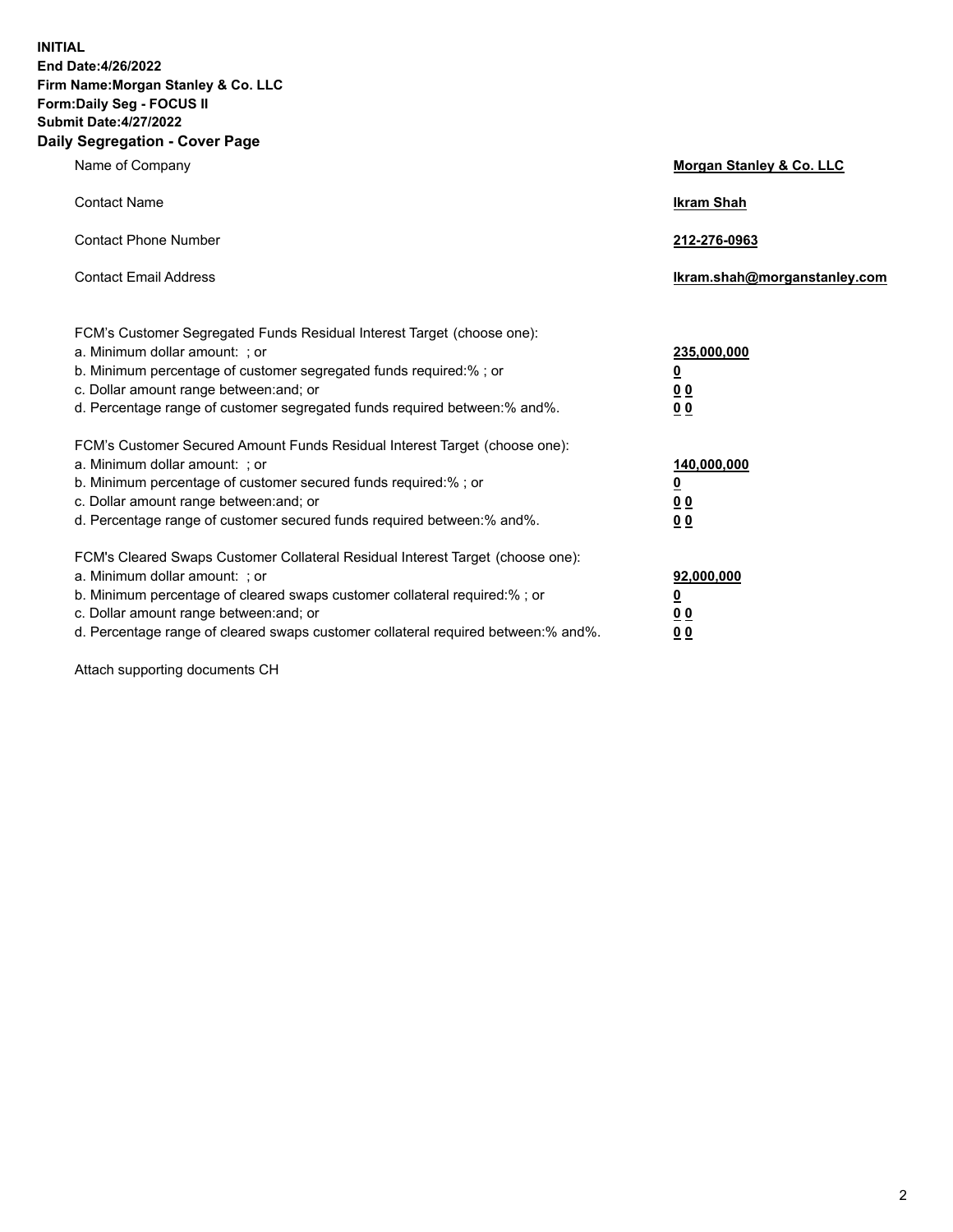| <b>INITIAL</b> | End Date: 4/26/2022<br>Firm Name: Morgan Stanley & Co. LLC<br>Form: Daily Seg - FOCUS II<br><b>Submit Date: 4/27/2022</b><br><b>Daily Segregation - Secured Amounts</b> |                                              |
|----------------|-------------------------------------------------------------------------------------------------------------------------------------------------------------------------|----------------------------------------------|
|                | Foreign Futures and Foreign Options Secured Amounts                                                                                                                     |                                              |
|                | Amount required to be set aside pursuant to law, rule or regulation of a foreign                                                                                        | $0$ [7305]                                   |
|                | government or a rule of a self-regulatory organization authorized thereunder                                                                                            |                                              |
| 1.             | Net ledger balance - Foreign Futures and Foreign Option Trading - All Customers                                                                                         |                                              |
|                | A. Cash<br>B. Securities (at market)                                                                                                                                    | <b>5,213,894,653</b> [7315]                  |
| 2.             | Net unrealized profit (loss) in open futures contracts traded on a foreign board of trade                                                                               | 2,431,531,687 [7317]<br>1,444,416,889 [7325] |
| 3.             | Exchange traded options                                                                                                                                                 |                                              |
|                | a. Market value of open option contracts purchased on a foreign board of trade                                                                                          | 42,216,519 [7335]                            |
|                | b. Market value of open contracts granted (sold) on a foreign board of trade                                                                                            | -27,101,211 [7337]                           |
| 4.             | Net equity (deficit) (add lines 1. 2. and 3.)                                                                                                                           | 9,104,958,537 [7345]                         |
| 5.             | Account liquidating to a deficit and account with a debit balances - gross amount                                                                                       | 82,523,721 [7351]                            |
|                | Less: amount offset by customer owned securities                                                                                                                        | -78,626,120 [7352] 3,897,601<br>[7354]       |
| 6.             | Amount required to be set aside as the secured amount - Net Liquidating Equity                                                                                          | 9,108,856,138 [7355]                         |
|                | Method (add lines 4 and 5)                                                                                                                                              |                                              |
| 7.             | Greater of amount required to be set aside pursuant to foreign jurisdiction (above) or line                                                                             | 9,108,856,138 [7360]                         |
|                | 6.                                                                                                                                                                      |                                              |
| 1.             | FUNDS DEPOSITED IN SEPARATE REGULATION 30.7 ACCOUNTS<br>Cash in banks                                                                                                   |                                              |
|                | A. Banks located in the United States                                                                                                                                   | 373,393,530 [7500]                           |
|                | B. Other banks qualified under Regulation 30.7                                                                                                                          | 333,433,969 [7520] 706,827,499               |
|                |                                                                                                                                                                         | [7530]                                       |
| 2.             | <b>Securities</b>                                                                                                                                                       |                                              |
|                | A. In safekeeping with banks located in the United States                                                                                                               | 1,278,120,469 [7540]                         |
|                | B. In safekeeping with other banks qualified under Regulation 30.7                                                                                                      | 95,431,727 [7560] 1,373,552,196<br>[7570]    |
| 3.             | Equities with registered futures commission merchants                                                                                                                   |                                              |
|                | A. Cash                                                                                                                                                                 | 30,487,193 [7580]                            |
|                | <b>B.</b> Securities                                                                                                                                                    | $0$ [7590]                                   |
|                | C. Unrealized gain (loss) on open futures contracts                                                                                                                     | 4,774,248 [7600]                             |
|                | D. Value of long option contracts<br>E. Value of short option contracts                                                                                                 | $0$ [7610]<br>0 [7615] 35,261,441 [7620]     |
| 4.             | Amounts held by clearing organizations of foreign boards of trade                                                                                                       |                                              |
|                | A. Cash                                                                                                                                                                 | $0$ [7640]                                   |
|                | <b>B.</b> Securities                                                                                                                                                    | $0$ [7650]                                   |
|                | C. Amount due to (from) clearing organization - daily variation                                                                                                         | $0$ [7660]                                   |
|                | D. Value of long option contracts                                                                                                                                       | $0$ [7670]                                   |
| 5.             | E. Value of short option contracts<br>Amounts held by members of foreign boards of trade                                                                                | 0 [7675] 0 [7680]                            |
|                | A. Cash                                                                                                                                                                 | 4,780,504,456 [7700]                         |
|                | <b>B.</b> Securities                                                                                                                                                    | 1,057,979,491 [7710]                         |
|                | C. Unrealized gain (loss) on open futures contracts                                                                                                                     | 1,439,642,641 [7720]                         |
|                | D. Value of long option contracts                                                                                                                                       | 42,216,519 [7730]                            |
|                | E. Value of short option contracts                                                                                                                                      | -27,101,211 [7735] 7,293,241,896             |
| 6.             |                                                                                                                                                                         | [7740]<br>$0$ [7760]                         |
| 7.             | Amounts with other depositories designated by a foreign board of trade<br>Segregated funds on hand                                                                      | $0$ [7765]                                   |
| 8.             | Total funds in separate section 30.7 accounts                                                                                                                           | 9,408,883,032 [7770]                         |
| 9.             | Excess (deficiency) Set Aside for Secured Amount (subtract line 7 Secured Statement                                                                                     | 300,026,894 [7380]                           |

- 9. Excess (deficiency) Set Aside for Secured Amount (subtract line 7 Secured Statement Page 1 from Line 8)
- 10. Management Target Amount for Excess funds in separate section 30.7 accounts **140,000,000** [7780]
- 11. Excess (deficiency) funds in separate 30.7 accounts over (under) Management Target **160,026,894** [7785]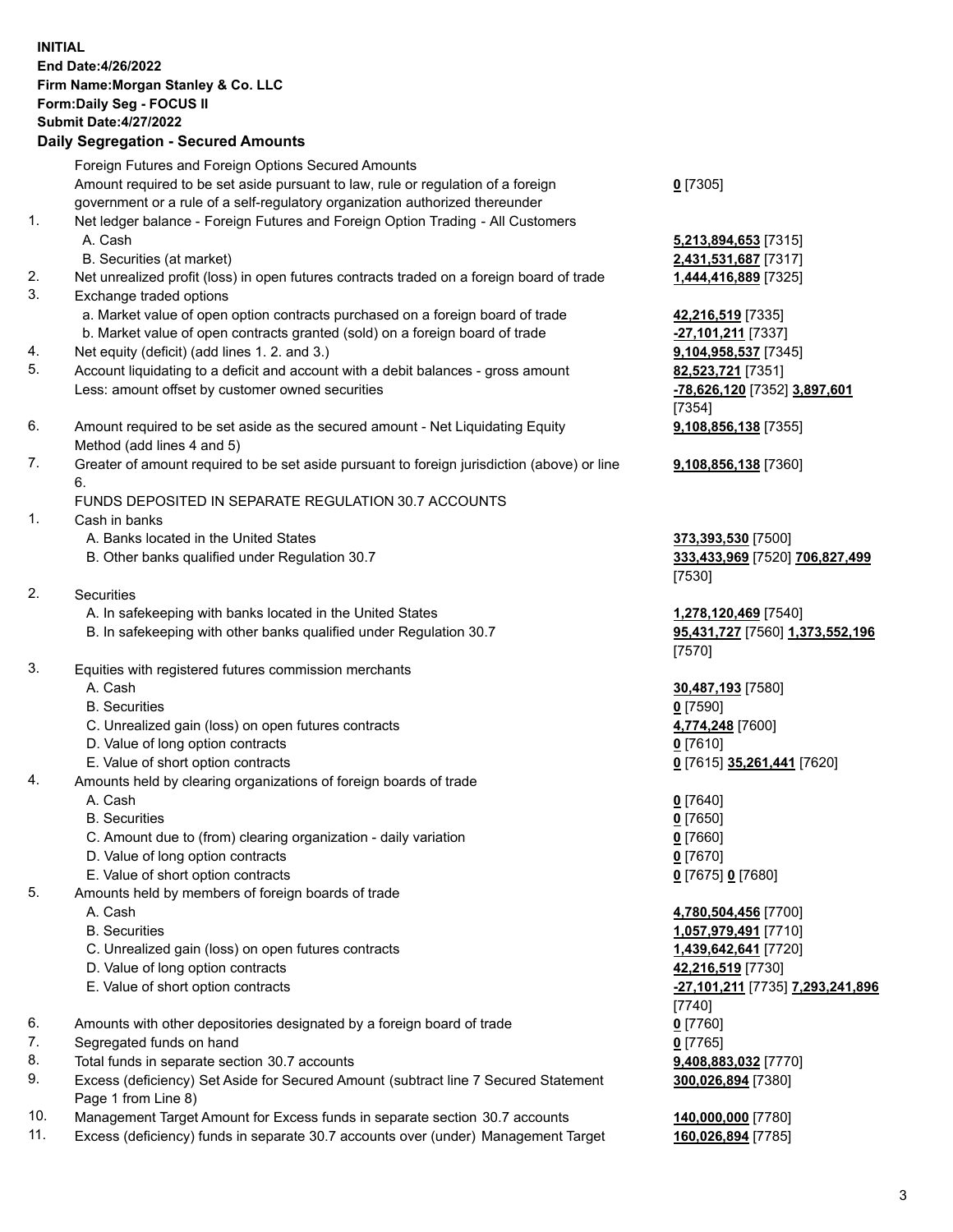**INITIAL End Date:4/26/2022 Firm Name:Morgan Stanley & Co. LLC Form:Daily Seg - FOCUS II Submit Date:4/27/2022 Daily Segregation - Segregation Statement** SEGREGATION REQUIREMENTS(Section 4d(2) of the CEAct) 1. Net ledger balance A. Cash **19,774,931,640** [7010] B. Securities (at market) **8,972,504,206** [7020] 2. Net unrealized profit (loss) in open futures contracts traded on a contract market **-2,873,675,545** [7030] 3. Exchange traded options A. Add market value of open option contracts purchased on a contract market **2,596,756,564** [7032] B. Deduct market value of open option contracts granted (sold) on a contract market **-1,948,366,007** [7033] 4. Net equity (deficit) (add lines 1, 2 and 3) **26,522,150,858** [7040] 5. Accounts liquidating to a deficit and accounts with debit balances - gross amount **1,120,987,862** [7045] Less: amount offset by customer securities **-1,109,094,752** [7047] **11,893,110** [7050] 6. Amount required to be segregated (add lines 4 and 5) **26,534,043,968** [7060] FUNDS IN SEGREGATED ACCOUNTS 7. Deposited in segregated funds bank accounts A. Cash **2,271,226,876** [7070] B. Securities representing investments of customers' funds (at market) **0** [7080] C. Securities held for particular customers or option customers in lieu of cash (at market) **3,576,881,303** [7090] 8. Margins on deposit with derivatives clearing organizations of contract markets A. Cash **15,485,227,980** [7100] B. Securities representing investments of customers' funds (at market) **0** [7110] C. Securities held for particular customers or option customers in lieu of cash (at market) **5,235,535,760** [7120] 9. Net settlement from (to) derivatives clearing organizations of contract markets **-474,321,895** [7130] 10. Exchange traded options A. Value of open long option contracts **2,596,756,564** [7132] B. Value of open short option contracts **-1,948,366,007** [7133] 11. Net equities with other FCMs A. Net liquidating equity **21,455,345** [7140] B. Securities representing investments of customers' funds (at market) **0** [7160] C. Securities held for particular customers or option customers in lieu of cash (at market) **0** [7170] 12. Segregated funds on hand **160,087,143** [7150] 13. Total amount in segregation (add lines 7 through 12) **26,924,483,069** [7180] 14. Excess (deficiency) funds in segregation (subtract line 6 from line 13) **390,439,101** [7190] 15. Management Target Amount for Excess funds in segregation **235,000,000** [7194]

16. Excess (deficiency) funds in segregation over (under) Management Target Amount Excess

**155,439,101** [7198]